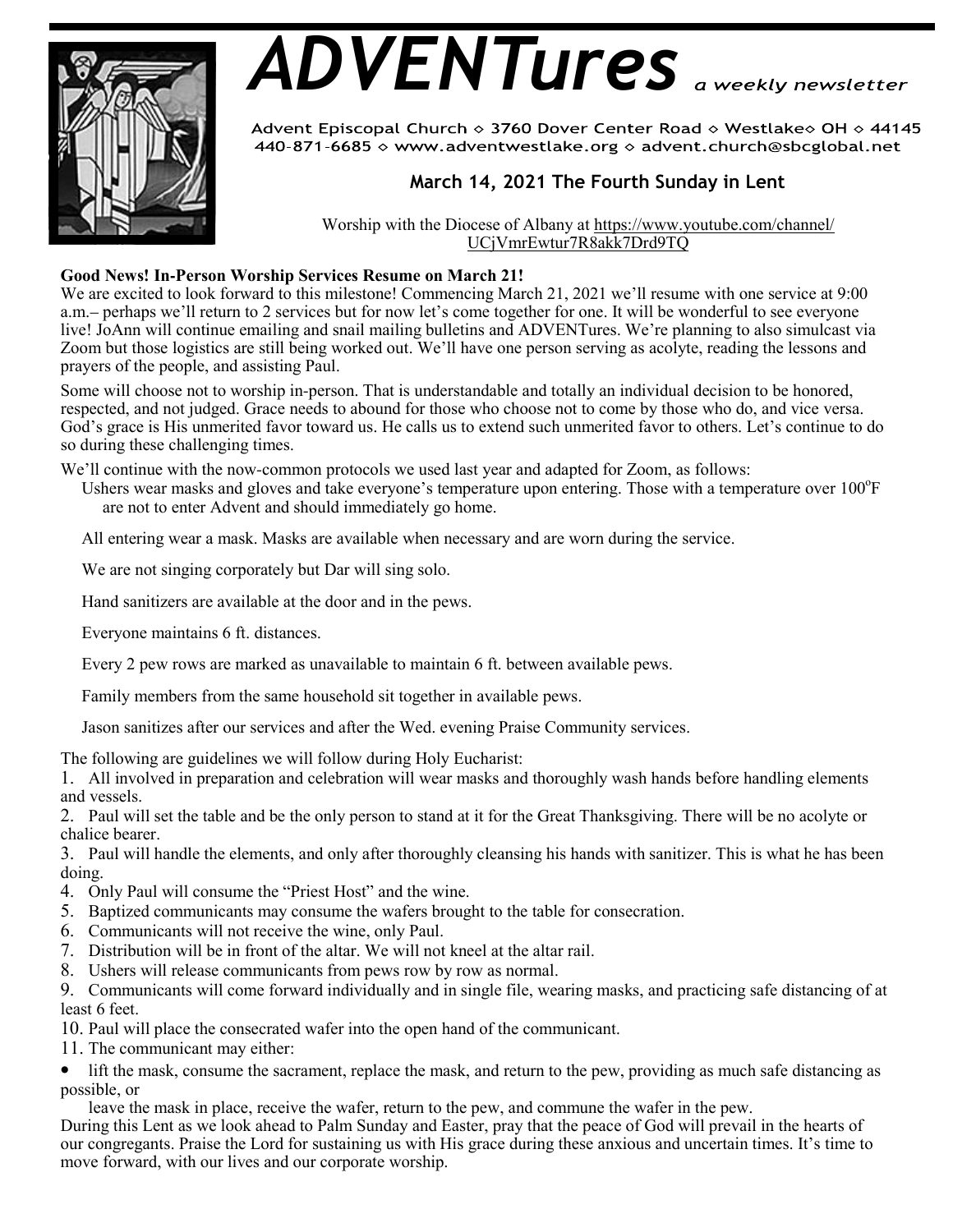| This Week at Advent                                                                                                                                                                                   |                                                                                       | <b>Prayer Request</b>                                                                                                                         |                                                 |                                                    |
|-------------------------------------------------------------------------------------------------------------------------------------------------------------------------------------------------------|---------------------------------------------------------------------------------------|-----------------------------------------------------------------------------------------------------------------------------------------------|-------------------------------------------------|----------------------------------------------------|
| Sunday, March 14                                                                                                                                                                                      |                                                                                       | <b>Health and Recovery</b>                                                                                                                    |                                                 |                                                    |
| $9:00$ a.m.                                                                                                                                                                                           | <b>Morning Prayer via ZOOM</b>                                                        | Lillian Kwasny<br>Mary Lou Dixon                                                                                                              | Ed Kwasny<br>Marilyn Decker                     | Joan Joye<br><b>Stacey Smith</b>                   |
| <b>Monday, March 15</b>                                                                                                                                                                               |                                                                                       | Bob Allen                                                                                                                                     | Karen Zolar                                     | <b>Shirley Moore</b>                               |
| Tuesday, March 16<br>$7:00$ p.m.                                                                                                                                                                      | <b>Vestry Meeting</b>                                                                 | Barb Frank<br>Michael Uhrich<br>Bill & Judy Arkley                                                                                            | Lois Zolar<br>Sharon Rice<br><b>Steve Boyce</b> | <b>Arthur Beel</b><br>George Belinsky<br>Sue Boyce |
| <b>Wednesday, March 17</b><br>$7:00$ a.m.<br>$9:00$ a.m.<br>$7:00$ p.m.                                                                                                                               | Men's Bible Study at Advent<br>Wednesday Morning Prayer Group<br>The Praise Community | Lucille Benedict<br>John & Anne Crothall<br>Liz Urbas                                                                                         | Dave Luptak<br>Richard Ward Jr                  | Roger Luptak<br>Bev Cummings<br>Jerry Nagy         |
| Thursday, March 18<br>Dar's Happy Hour Zoom Meeting<br>$7:00$ p.m.                                                                                                                                    |                                                                                       | Friends of Advent<br>Toni Kulma, wife of Pastor Kulma<br>Ken and Jim                                                                          |                                                 | Fr. Richard Lutz<br><b>Betty Clark</b>             |
| <b>Sunday, March 21</b>                                                                                                                                                                               |                                                                                       | Eliza Jennings residents<br>Liz Schilling, friend of JoAnn Beck                                                                               |                                                 |                                                    |
| $9:00$ a.m.                                                                                                                                                                                           | <b>Holy Eucharist in Person</b>                                                       | Stella, friend of Bev Cummings<br>Tina, friend of Bev Cummings<br><b>Residents of Pinzone Tower</b><br>Will Hayes, friend of Cynthea Sabolich |                                                 |                                                    |
| <b>Zoom Invitation</b><br>This is a recurring invitation for worship services at 9:00<br>a.m. each Sunday morning. You can use the same link,<br>Meeting ID and Passcode Sunday after Sunday This way |                                                                                       | Gabe, grandson of Jan & Jerry Nagy<br>Marie Archer<br>Christina Laursen                                                                       |                                                 |                                                    |

*Safety Protection* David Arkley, Detective for Cleveland Police Son of Bill & Judy Arkley Rachel Moffitt, ER Nurse daughter of Bill & Judy Arkley

*Please contact the church office if you would like your name added or removed from our list.*

Meeting ID, and Passcode Sunday after Sunday. This way, the link won't change week by week. You can launch the link either from this transmittal or a separate email I'll send, which should overcome the difficulties some have experienced recently.

Peace be with you!

Join Zoom Meeting https://zoom.us/j/93790207331? pwd=NWFXZVhnVGdEY1Z5dzRCSjNVQzlZQT09

Meeting ID: 937 9020 7331 Passcode: 988930 One tap mobile +13126266799,,93790207331#,,,,\*988930# US (Chicago) +16465588656,,93790207331#,,,,\*988930# US (New York)

Dial by your location +1 312 626 6799 US (Chicago) +1 646 558 8656 US (New York) +1 301 715 8592 US (Washington D.C) +1 346 248 7799 US (Houston) +1 669 900 9128 US (San Jose) +1 253 215 8782 US (Tacoma) Meeting ID: 937 9020 7331 Passcode: 988930 Find your local number: https://zoom.us/u/adIAxI5aCt